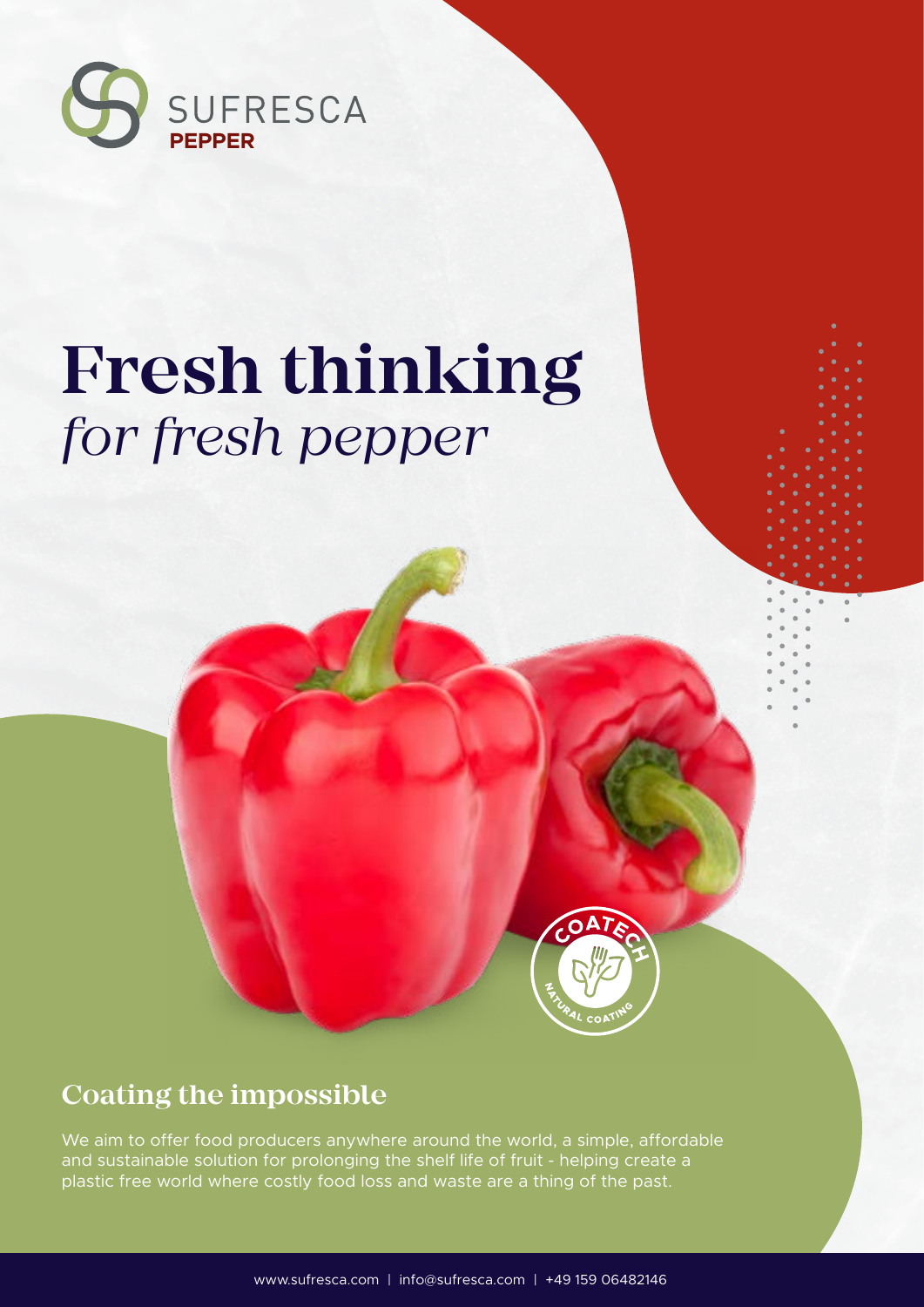#### **Natural edible coating**



#### **Water-based emulsion Natural & Biodegradable**

Applied post-harvest at the packinghouse, creating an imperceptible dry coating



#### Suitable for **organic produce**



Made of plant-based additives and naturally occurring organic compounds, our coatings are essentially food



UNCOATED  $\vdots$   $\bigcirc$  coated



**Firmness**\*



#### **Natural-looking pepper that stays fresh longer**

Sufresca ensures your peppers arrive at their destination safely and reduces spoilage at supermarkets and home. Our coating slows down maturation, weight loss and subsequent degradation and decay - even under cold, ambient, and changing conditions. And the conditions of the conditions of the conditions of the conditions of the conditions of the conditions of the conditions of the conditions of the conditions of the conditions of the conditions of the cond







No taste No odour Transparent







gloss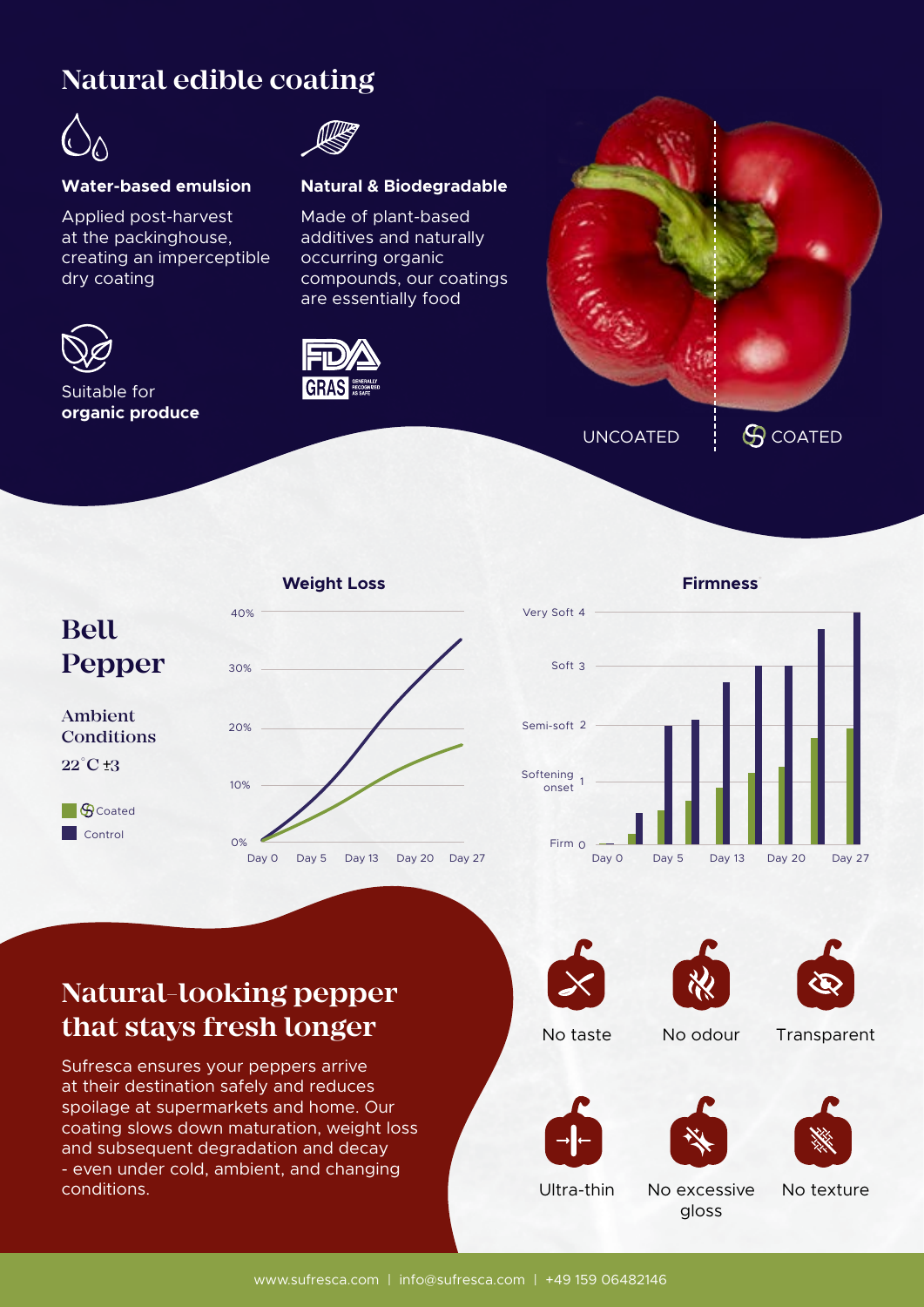

#### **Easy to use**

Sufresca requires no specialized equipment and dries quite fast. Any application line such as those commonly used for waxing or washing, will do. Our coating can be easily implemented in any packinghouse, big or small, anywhere in the world.

### **Typical application line commonly used**



**Spraying & Brushing Drying** 

even at an ambient temperature

#### **How does it work?**

Based on our novel **COATECH**  technology, Sufresca partially seals the skin to allow optimal exchange of gases between the fruit and the environment, such as oxygen, carbon dioxide and water vapor. This means that the pepper's internal atmosphere is modified to slow down postharvest natural processes, while avoiding the impairing effects of over-sealing.



Moisture stays in